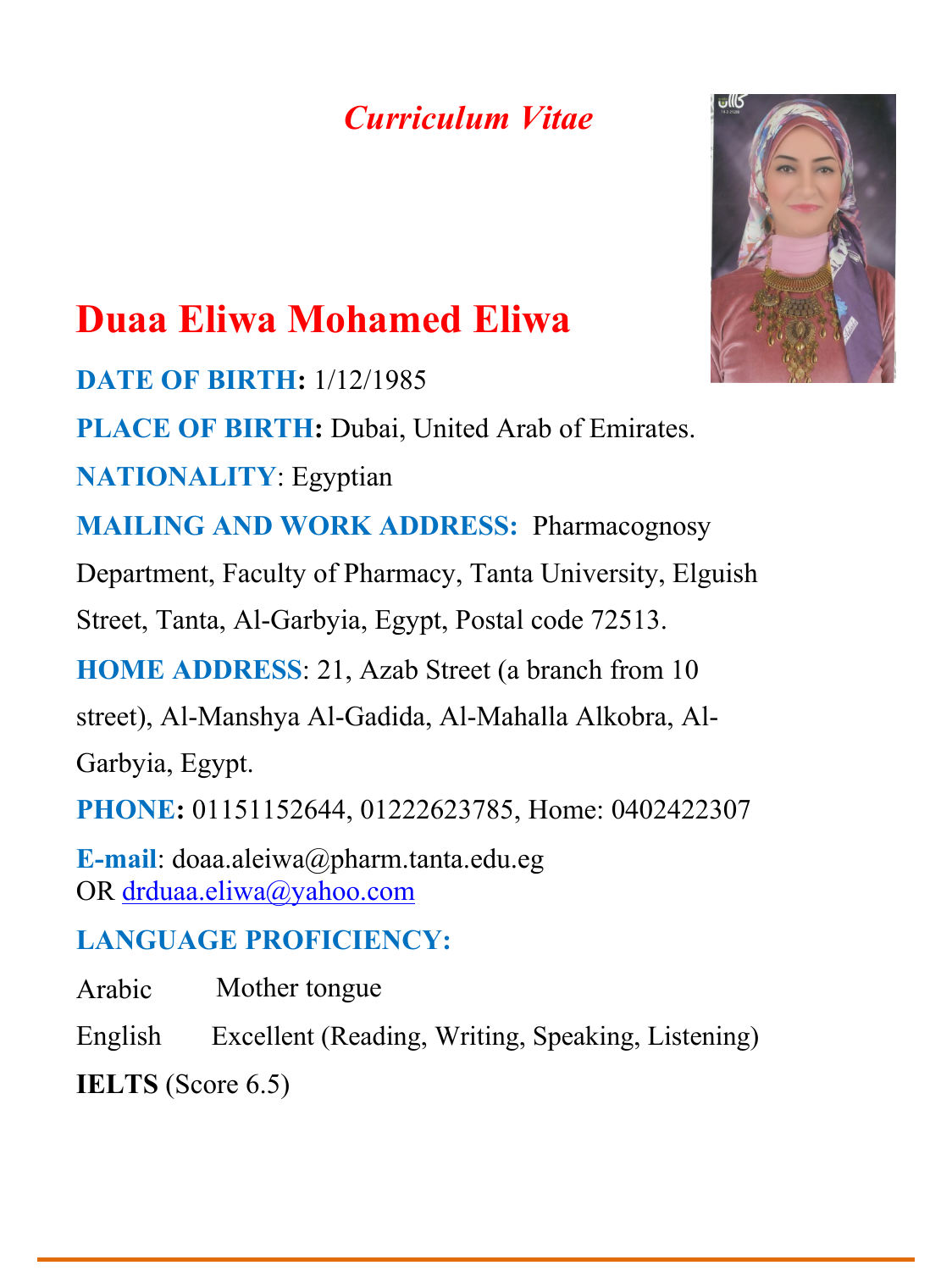#### **EDUCATION:**

 $\cdot$ July 2015; Master degree in Pharmaceutical Sciences (Pharmacognosy) Title of master dissertation "Microbial transformation of some Simple β-

carboline alkaloids and microbial metabolites".

 $\frac{1}{2}$ May 2007; B.Sc Pharmaceutical Sciences; Faculty of Pharmacy, Tanta University, Egypt.

 $\bullet^{\bullet}_{\Delta} \bullet$ Graduated with general grade of excellent with honor. One of the top students throughout the 5 year-period of study, Faculty of Pharmacy, Tanta University, Tanta, EGYPT with cumulative average of 90.44%.

#### **PROFESSIONAL CAPABILITIES:**

 $\frac{1}{2}$ Communication skills in designing & delivering seminars as a part of many courses including the health care administration, drug design and drug information.

• Skills in laboratory work & research.

❖ Excellent in spoken and written English.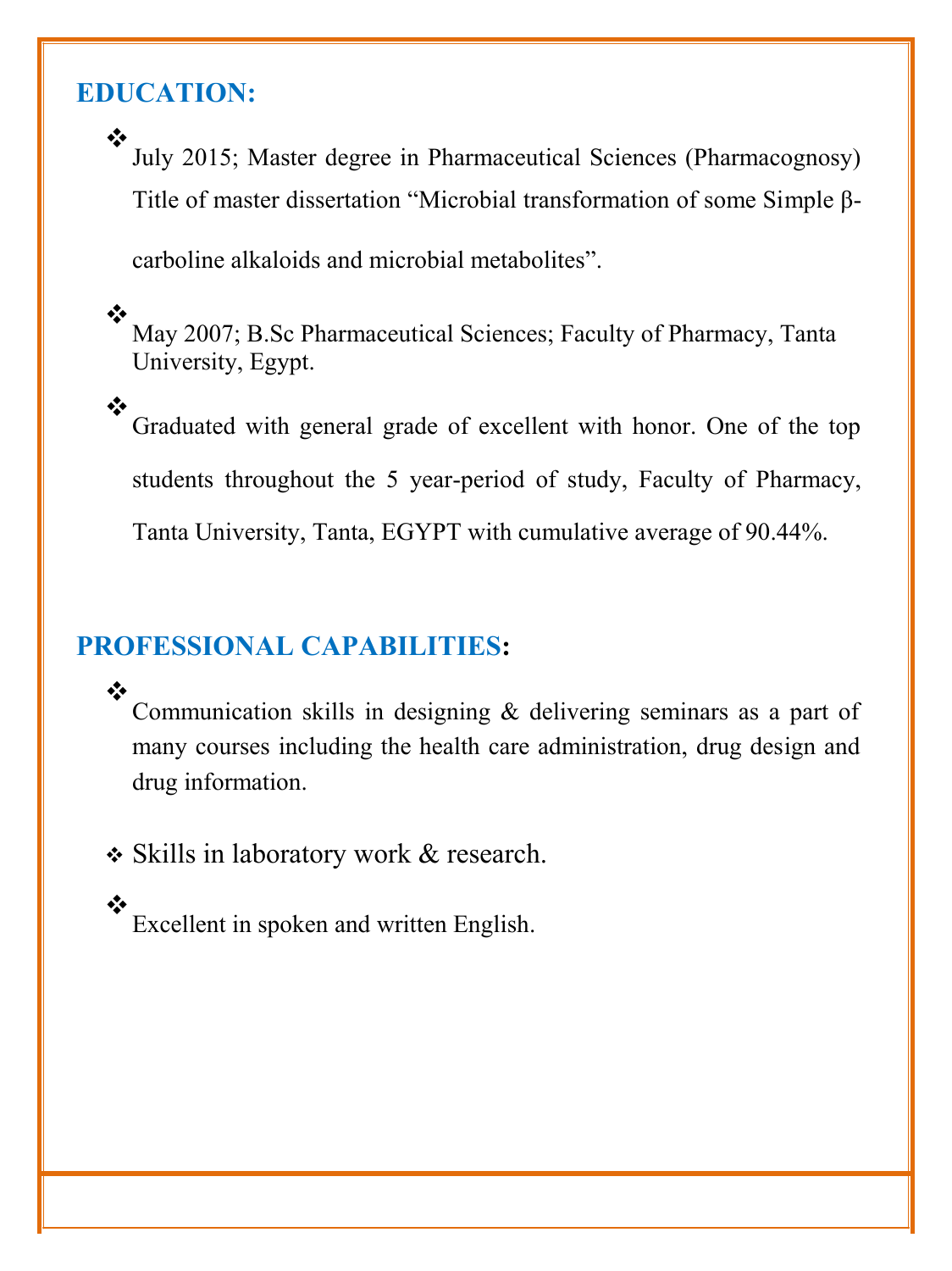#### **COMPUTER SKILLS**

UNESCO certified **International Computer Driving License**

**certificate** (ICDL) which involve the following:

- 1- Basic Concepts of Information Technology
- **2-** Using the Computer and Managing Files
- **3-** Word Processing
- 4- Spread Sheets (Excel)
- 5- Database (Access)
- **6-** Presentation (PowerPoint)
- 7- Information and Communication (Internet).

#### **WORK EXPERIENCE:**

❖ Assistant Lecture in pharmacognosy at Tanta University since July 2015.Instructor of pharmacognosy at Tanta University in January 2008.

 $\frac{1}{2}$ Reasonable experience in UV/Visible Spectroscopy and different electrochemical techniques. Good theoretical background in MS, NMR and hyphenated LC-MS.

 $\frac{1}{2}$ Reasonable experience in teaching practical courses in classes and tutorials.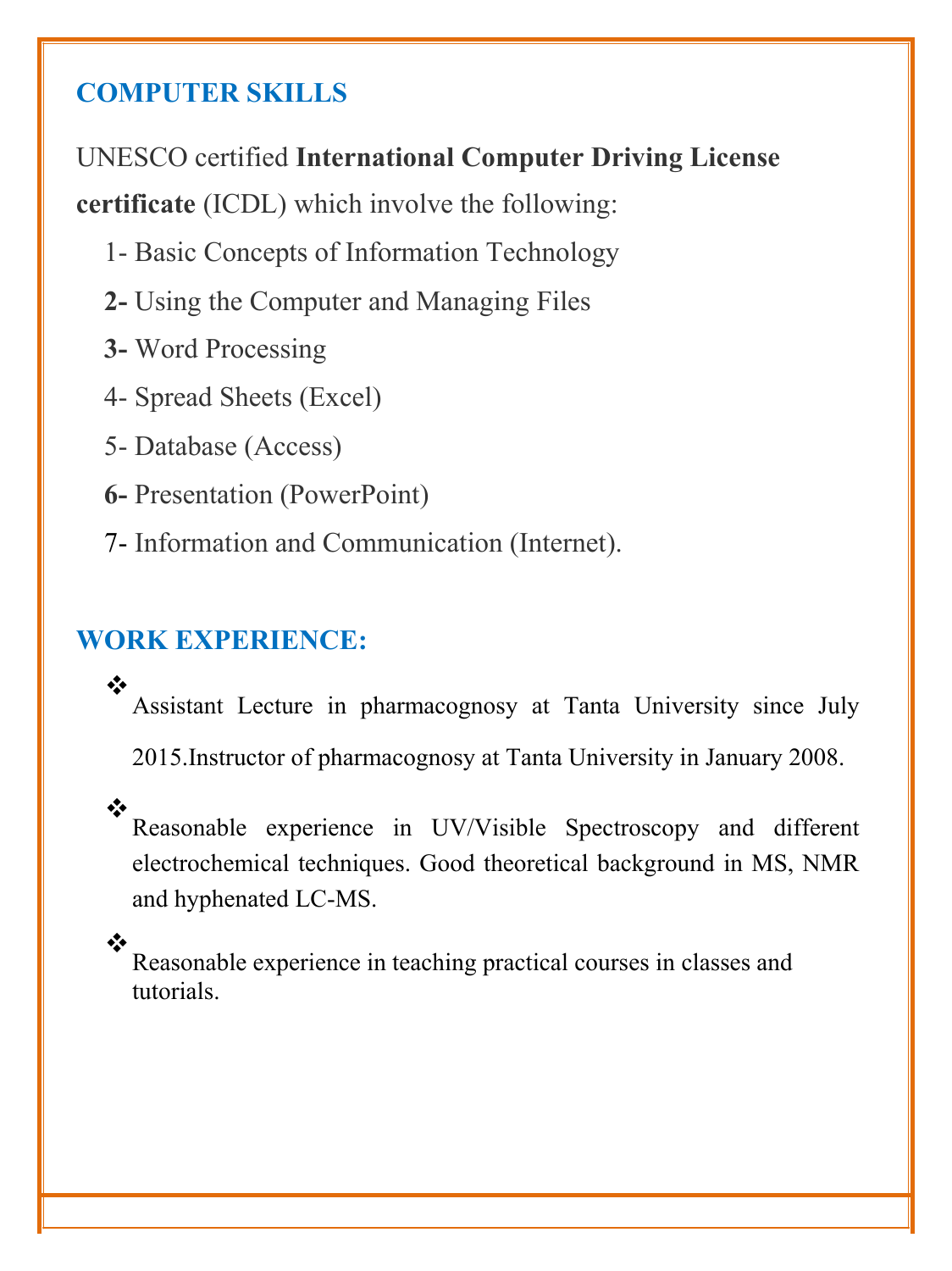#### **ADVANCED COURSES:**

 $\frac{1}{2}$ 

 $\frac{1}{2}$ 

 $\mathbf{L}$ 

 $\frac{1}{2}$ 

❖

 $\cdot$ 

Physical chemistry, instrumental analysis, mathematics and statistics

during the academic year 2007-2008 with overall grade: Excellent.

Advanced analytical chemistry advanced organic chemistry and advanced medicinal chemistry during the academic year 2008-2009 with overall grade: Excellent.

#### $\frac{1}{2}$ **RESEARCH SKILLS**

Handling of microorganisms.

Performing different biotransformation reaction.

Quantitative estimation of different constituents in the culture filtrate using colorimeter and spectrophotometer.

Isolation and purification of active constituents of different extracts using column chromatography.

Biological assays of antioxidant, antimicrobial, anticancer activity of different compounds.

Identification of the isolated compounds by different spectroscopic methods as 1H and 13C-NMR, IR, UV.

 $\cdot$ Handling of experimental animals

❖

Collection of blood samples from experimental animals and separation of serum samples.